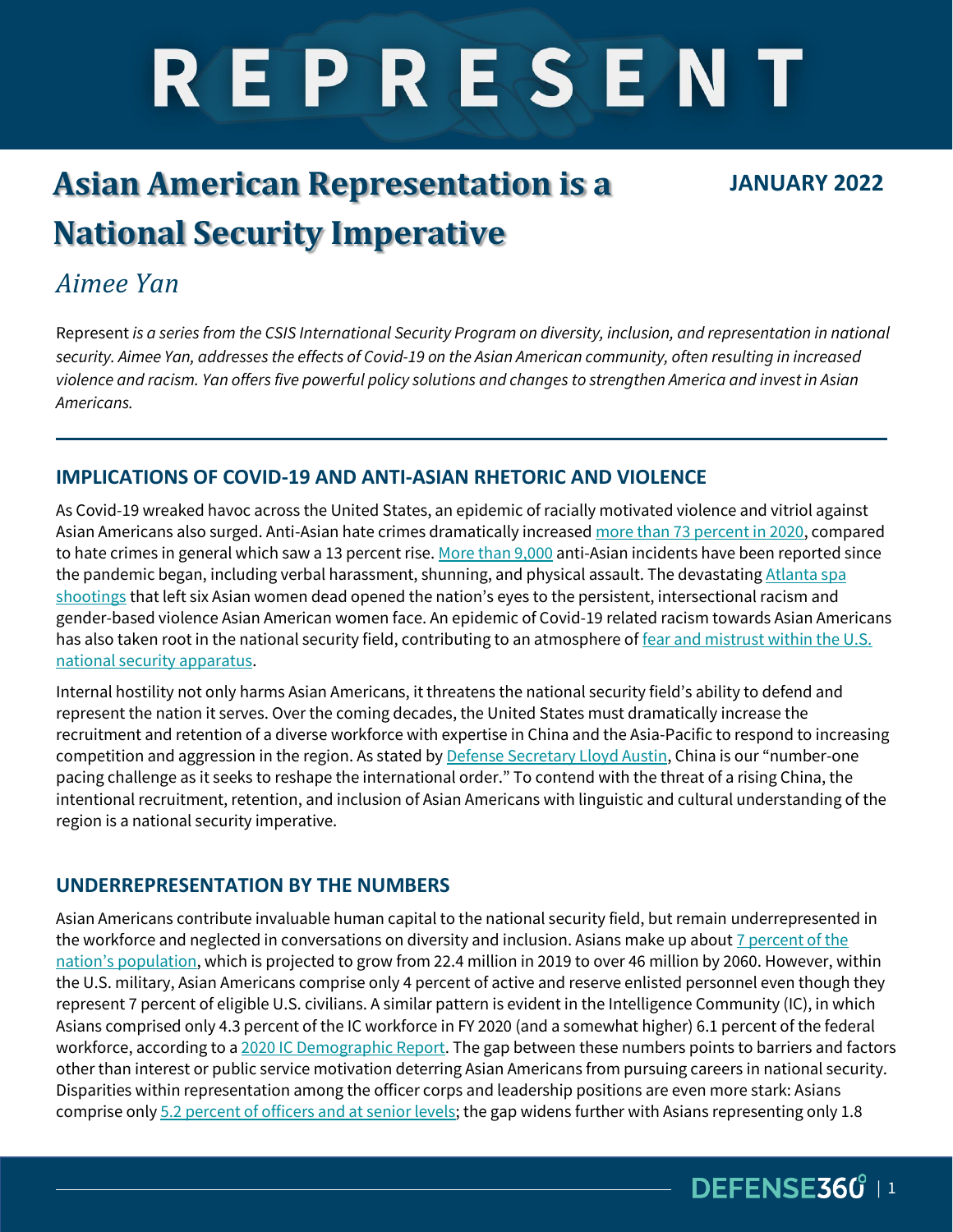percent of General Officers or Flag Officers. These numbers demonstrate the dearth of diversity and meager Asian representation in the national security sector despite a rapidly growing Asian American population.

#### **RESPONDING TO THE GEOPOLITICAL LANDSCAPE: CENTRALITY OF CHINA AND ASIA-PACIFIC REGION TO NATIONAL SECURITY**

An inadequate representation of Asian Americans in the national security field, especially among higher ranks, poses a significant threat to U.S. security interests in China and the Indo-Pacific. Long-term trends in the centrality of East Asia to U.S. national security necessitate greater recruitment and retention of Asian American personnel with robust linguistic and cultural understanding of the region. The Biden administration's 2021 Interim National Security [Strategy](https://www.whitehouse.gov/wp-content/uploads/2021/03/NSC-1v2.pdf) emphasizes strategic competition with an increasingly assertive and authoritarian China as a primary national security objective, calling for greater investment in our people to combat the China threat. To do so, the United States must invest in a more diverse workforce, leveraging the strategic human capital, skills, and expertise that Asian Americans bring to the table to contend with a rising China.

Lessons learned from Afghanistan and Iraq must be applied to the strategic competition with China. The *failure to* [predict 9/11](https://commons.law.famu.edu/cgi/viewcontent.cgi?article=1035&context=famulawreview) was due in part to an absence of a diverse national security workforce resulting in miscalculations, blind spots, underestimation of the al-Qaeda threat, and an acute shortage of Arabic speakers. Following the Department of Defense['s failure](https://commons.law.famu.edu/cgi/viewcontent.cgi?article=1035&context=famulawreview) to warn against the 9/11 terrorist attacks, the Department [dramatically increased its recruitment](https://thehill.com/blogs/congress-blog/politics/555991-a-more-diverse-public-service-is-a-national-security-imperative?rl=1) of experts with Middle East and counter-terrorism experience. Rather than waiting for potential conflicts to occur, the United States should anticipate future threats and take action immediately and preemptively to cultivate a more heterogeneous national security workforce capable of engaging with China. This means recognizing pressing gaps in human capital within the national security field, specifically a lack of Asian heritage language speakers with firsthand cultural understanding of East Asia.

## *"To contend with the threat of a rising China, the intentional recruitment, retention, and inclusion of Asian Americans with linguistic and cultural understanding of the region is a national security imperative."*

Asian American personnel can help fill the unmet need for critical language capabilities. The Foreign Service Institute categorizes Chinese (Cantonese and Mandarin) a[s exceptionally difficult languages](https://www.atlasandboots.com/foreign-service-institute-language-difficulty/) for native English speakers to learn, costing tens of thousands of dollars and 2,200 hours of State Department-sponsored training to master. Foreign-born Americans and heritage language speakers can provide critical language capabilities at no cost to the government. In fact, bilingual speakers often bring greater mastery of languages and a more nuanced understanding of words in context.

The benefits of diversity are numerous and extend beyond enabling the United States to engage in strategic competition with China. Diversity is broadly important because it [promotes creativity, inhibits group-think,](https://commons.law.famu.edu/cgi/viewcontent.cgi?article=1035&context=famulawreview)  [demystifies other cultures, and enhances problem-solving abilities](https://commons.law.famu.edu/cgi/viewcontent.cgi?article=1035&context=famulawreview) that are critical to achieving security objectives. Importantly, diversity helps counter mirror-imaging, which refers to the assumption that our nation's adversaries think and act like we do. Mirror-imaging has been described as ["the greatest single defect in U.S. intelligence analysis](https://commons.law.famu.edu/cgi/viewcontent.cgi?article=1035&context=famulawreview)  accounting for multiple intelligence failures including the Cuban Missile Crisis, Pearl Harbor, the Vietnam War, and the [fall of the Shah of Iran.](https://commons.law.famu.edu/cgi/viewcontent.cgi?article=1035&context=famulawreview)"

Achieving diversity among public servants is critical to American interests and the national security field should take steps to ensure the recruitment, retention, and active inclusion of Asian Americans.

#### **DISCRIMINATION IN ASSIGNMENT RESTRICTION POLICIES**

Despite the numerous benefits diversity offers in securing national security objectives, anti-Asian discrimination in the State Department's assignment restriction policies risks driving away those Americans best-equipped to respond to the China threat. Assignment restrictions prevent diplomats from serving in a particular country, working on files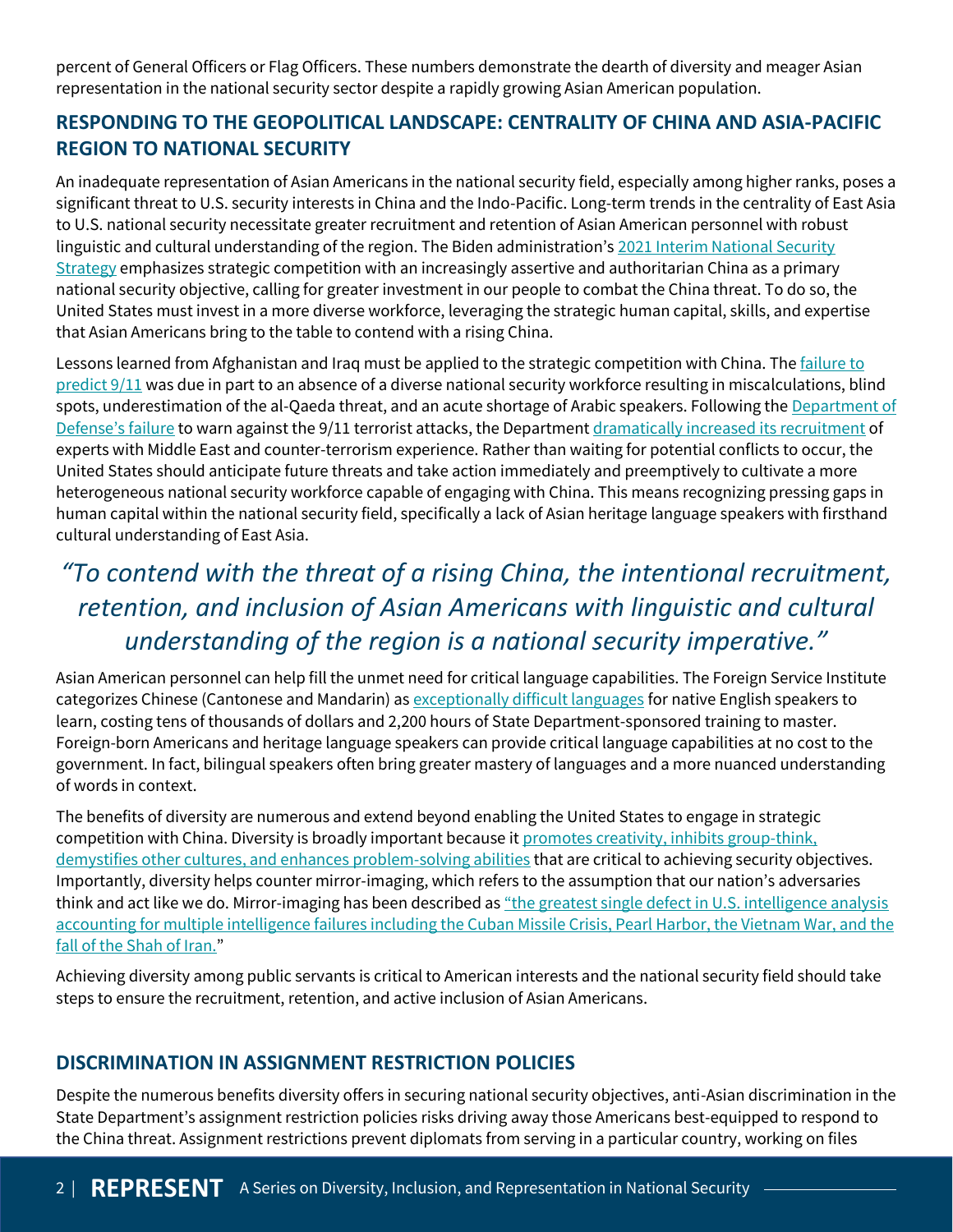related to the country, or accessing classified information. According to a [State Department policy manual,](https://fam.state.gov/FAM/12FAM/12FAM0230.html#M233_5) assignment restrictions limit a diplomat's security clearance to prevent "potential targeting and harassment by foreign intelligence services as well as to lessen foreign influence and/or foreign preference security concerns."

Asian Americans have been [disproportionately denied security clearance through assignment restrictions](https://thehill.com/homenews/administration/552887-asian-american-lawmakers-say-states-assignment-restrictions) over concerns surrounding loyalty and susceptibility to foreign influence. A statement signed by over 100 AAPIs working in [foreign policy and national security](https://docs.google.com/forms/d/e/1FAIpQLSeiE69q4M8Jk8JcQuBFiW102zzoz2kOkYICTrY5g1x2L50fGA/viewform) asserts that the prejudice they face in the field has intensified due to "Covid-19 pandemic and the geopolitical and economic strains and racial polarization it has surfaced." The statement continues, "the xenophobia that is spreading as U.S. policy concentrates on great power competition [with China] has exacerbated suspicions, microaggressions, discrimination, and blatant accusations of disloyalty simply because of the way we look...Treating all Asian-Americans working in national security with a broad stroke of suspicion, rather than seeing us as valuable contributors, is counterproductive to the greater mission of securing the homeland."

A survey conducted by the Asian American Foreign Affairs Association (AAFAA) in 2020 revealed that 70 percent of members (n=132) believe the department's assignment restriction process is biased, with a significant 30 percent of respondents noting that they had assignment restrictions placed on them. Three out of four members with restrictions said they were not provided with reasons for the decision. Of those who received reasons, nearly half said the decisions included "[outright factual errors](https://www.politico.com/news/2021/03/18/asian-americans-state-department-477106)," including incorrect assertions of family members living in China and restrictions imposed over parents despite having fled China following the Communist takeover. If left unanswered, the ongoing discrimination in assignment restrictions will further alienate Asian Americans in the field and discourage others from pursuing national security careers.

The unwarranted indictment of the entire Asian American community breeds distrust and suspicion that is counterproductive to the national security field's greater mission of defending the homeland. Asking Asian Americans to prove their loyalty without evidence to the contrary is anathema to American values, and risks driving away those best-suited to counter Chinese aggression. The national security field must take action to promote "we" rather than "them" mentalities that treat Asian Americans as "the other". Historical failure to do so has resulted in the exclusion of Asians from the United States, including through the Chinese Exclusion Act and internment of Japanese Americans during WWII. Groundless discrimination against Asian Americans by the State Department in assignment restriction policies and the national security field at large reinforces a damaging view of Asian Americans as perpetual foreigners in their own country.

#### **PRACTICING OUR VALUES AT HOME IS A PREREQUISITE TO STANDING FOR THEM ABROAD**

Equality of opportunity and the active inclusion of Asian Americans plays a critical role in U.S. public diplomacy. Covid-linked anti-Asian rhetoric, surges in hate crimes, and increased violence during the pandemic undermine U.S. credibility on human rights issues abroad. The Biden administration's [Interim National Security Strategy](https://www.whitehouse.gov/wp-content/uploads/2021/03/NSC-1v2.pdf) states that the United States "will stand up for democracy, human rights, and human dignity, including in Hong Kong, Xinjiang, and Tibet." As a nation, it is contradictory to stand for democracy, human rights, and human dignity abroad until we ensure every American's ability to fully participate in our own democracy.

The persistence of violence, scapegoating, career discrimination, and systemic racism that threaten the rights of Asian Americans domestically also undercut the United States' legitimacy on the world stage. For example, following the police killing of George Floyd in Minneapolis last year, Russian President Vladimir Putin [deflected criticism](https://www.nytimes.com/2021/06/16/opinion/world-dictators-american-racism.html) of his government's treatment of a pro-democracy group by invoking the United States' domestic racial turmoil.

Li Haidong, a professor at the Institute of International Relations of China Foreign Affairs University[, claims t](https://www.globaltimes.cn/page/202102/1216720.shtml)hat blindness to internal racism demonstrates the United States' hypocrisy amid attempts to rejoin the United Nations Human Rights Council following the Trump Administration's withdrawal in 2018. Our nation's failure to address police brutality, systemic racism, and racial discrimination opens the door for other countries to undermine our credibility on human rights violations abroad. Haidon[g states](https://www.globaltimes.cn/page/202102/1216720.shtml) that "despite its human rights abuses, the U.S. still condescendingly accuses others of violating human rights, using the issue as a card to provoke countries such as

DEFENSE360<sup>'</sup> | 3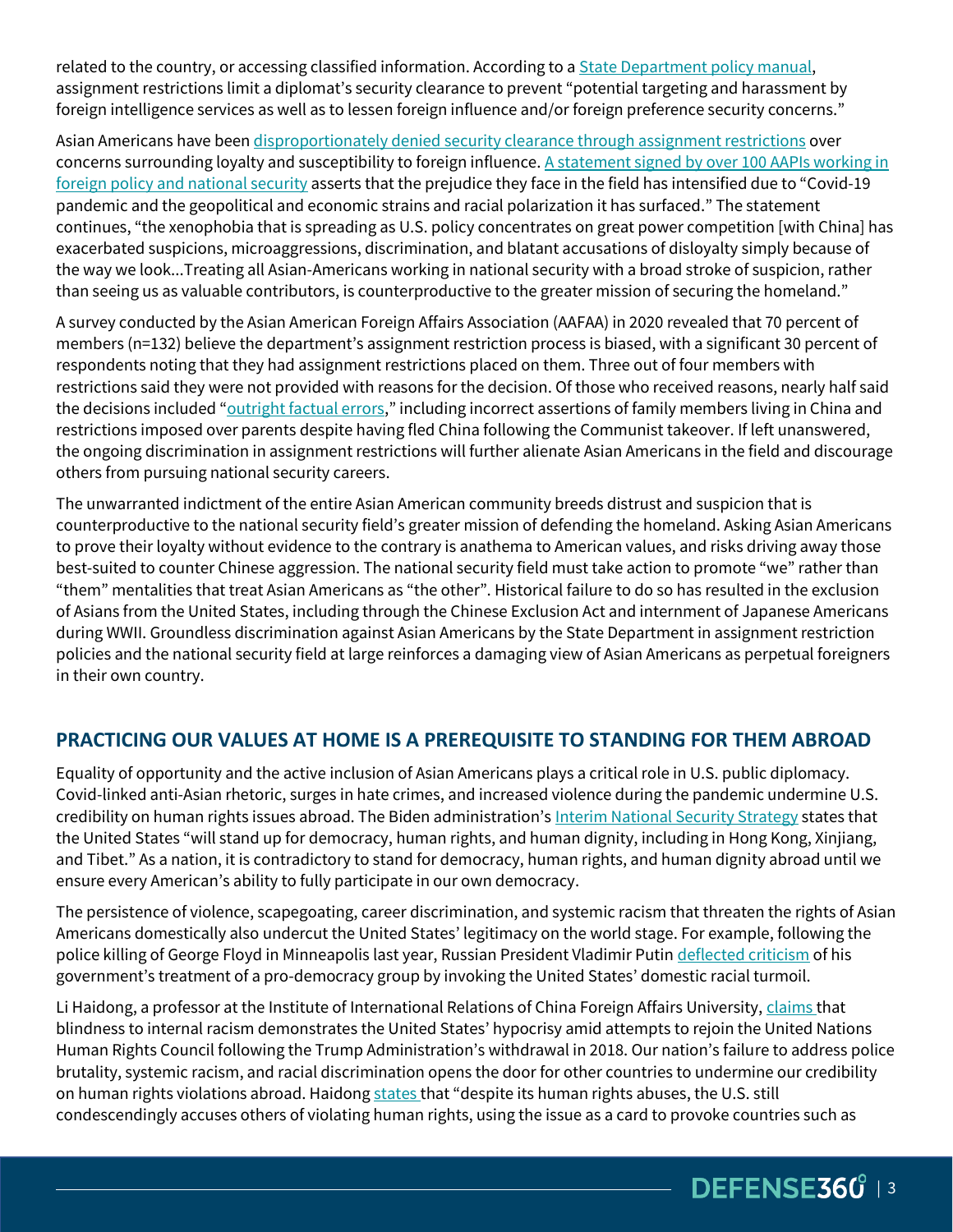China. It continues shamelessly because American elites don't think there is any problem that they have to address at home."

More recently, China released a report in March that countered U.S. accusations of human rights abuses by China's ruling Communist Party. In this report[, China deflected U.S. criticism on abuses against minority groups in Xinjiang](https://www.google.com/url?q=https://www.nytimes.com/2021/06/16/opinion/world-dictators-american-racism.html&sa=D&source=docs&ust=1640073206067775&usg=AOvVaw0FXLNLLRvIj0ozxhWWDSMW)  [and Tibet and the repression of opposition voices in Hong Kong](https://www.google.com/url?q=https://www.nytimes.com/2021/06/16/opinion/world-dictators-american-racism.html&sa=D&source=docs&ust=1640073206067775&usg=AOvVaw0FXLNLLRvIj0ozxhWWDSMW)—criticizing American "political disorder, interethnic conflicts, and social division." The report criticizes the United States' inequitable handling of the Covid-19 pandemic, stating that, "the United States, which has always considered itself an exception and superior, saw its own epidemic situation go out of control…Vulnerable groups became the biggest victims of the government's reckless response to the epidemic."

Thus, racism and discrimination against Asian Americans is alarming not only from a human rights and civil liberties perspective, but also in the interests of overall national security. If left unanswered, mistrust, xenophobia, and anti-Asian sentiment have the potential to **bolster Chinese information operations campaigns**, undermining the United States' ability to achieve national security objectives.

#### **POLICY SOLUTIONS AND RECOMMENDATIONS**

To address the underrepresentation of Asian Americans in the national security field, leaders should make systematic efforts to improve the recruitment and retention of Asian Americans in addition to fostering a culture of inclusion and fair equality of opportunity for all.

#### Proactive approaches to recruitment of students of color

The national security field must take steps to address the lack of awareness about career opportunities among diverse candidates. The government should increase educational opportunities and recruitment programs to students of color that funnel them into future careers in national security. Agencies should also take steps to establish relationships with federal fellowship and scholarship programs that target underrepresented students, like the Stokes [Educational Scholarship Program](https://www.intelligencecareers.gov/icstudents.html) (NSA), to diversify recruitment pools. Th[e State Department o](https://careers.state.gov/interns-fellows/student-internships/)nly offers unpaid internships, which poses a massive barrier for low-income students, particularly those from underrepresented communities, to pursue careers in national security. Improving the dismal diversity records of many federal agencies requires increased opportunities for the least represented to enter the national security field.

#### **Diversify who is in charge of hiring and promotion decisions**

Decisions on hiring and promotion are often made by boards that lack racial and gender diversity. For example, within the Office of the Secretary of Defense (OSD), th[e Career Development Board draws members from management ranks](https://thehill.com/blogs/congress-blog/politics/555991-a-more-diverse-public-service-is-a-national-security-imperative) that severely lack Asian American representation. Diversifying the decision makers responsible for selecting the next generation of national security leaders will increase leadership opportunities for Asian Americans and other underrepresented groups.

#### **Anticipating demands for individuals with linguistic and cultural experiences**

Rather than waiting for conflicts to occur, national security organizations should anticipate demands for individuals with linguistic and cultural experiences. This entails recruiting Asian heritage language speakers to ensure that expertise is available when conflicts arise. Additionally, th[e Defense Language and National Security Office](https://dlnseo.org/) (DLNSEO) should take action to require all service members to complete the Regional Proficiency Assessment Tool (RPAT), which helps commanders identify personnel with regional knowledge and foreign linguistic abilities. However, DLNSEO should reform the RPAT so that it doesn't favor formal education over informal learning and heritage [experiences.](https://www.armywarcollege.edu/news/Archives/13674.pdf)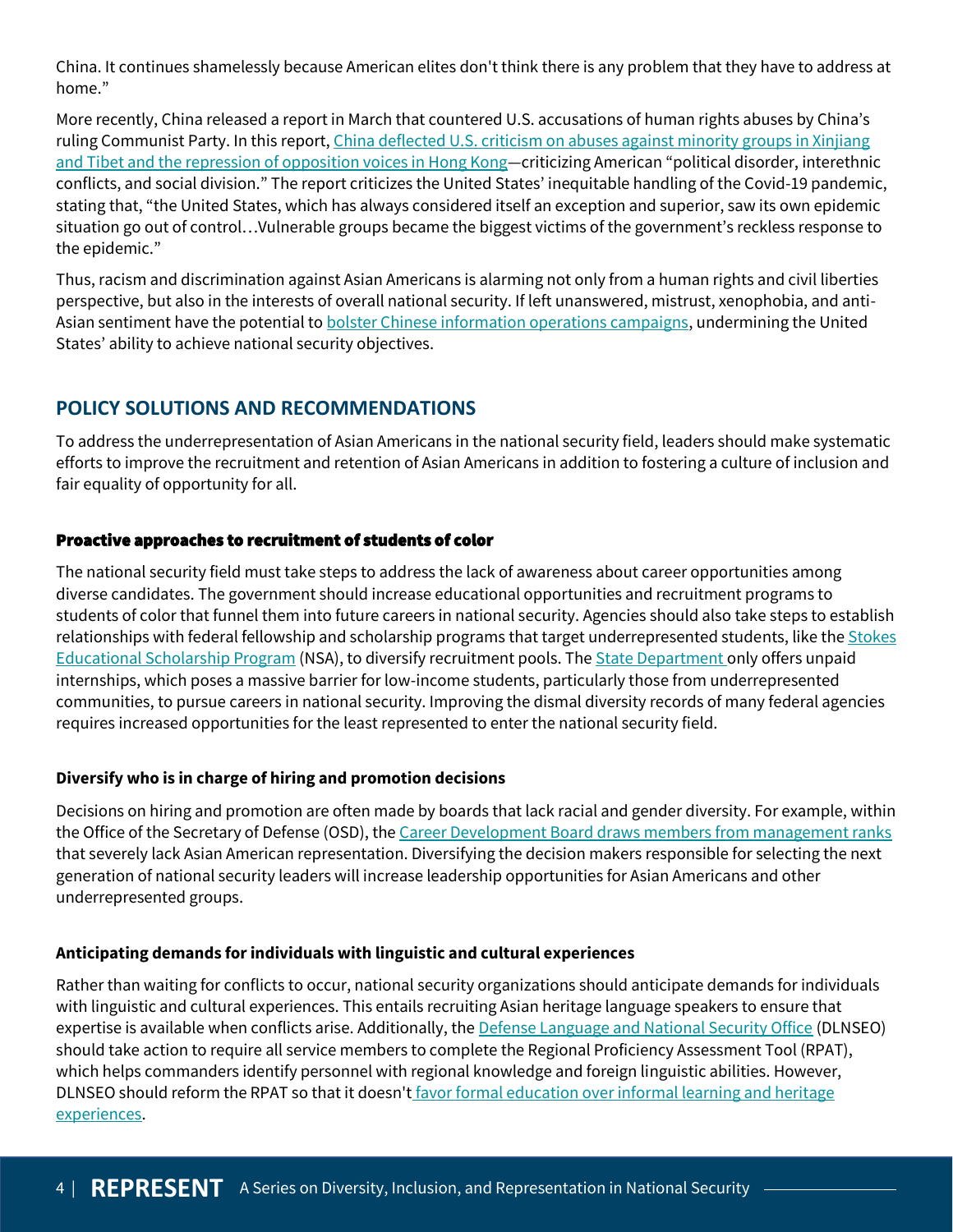#### **Reforming the assignment restrictions process**

To address discrimination against Asian Americans in State Department assignment restrictions, Congress should pass th[e 2021 State Authorization Act,](https://www.congress.gov/bill/117th-congress/house-bill/1157) which has bipartisan support. This bill/law would give diplomats the right to an independently reviewed appeal within 60 days of assignment restrictions. Reforms instituted in 2016 to increase transparency and strengthen the appeals process [failed to be implemented fully under the Trump Administration.](https://thehill.com/homenews/administration/552887-asian-american-lawmakers-say-states-assignment-restrictions?rl=1) Secretary of State Antony Blinken or lawmakers have the power to implement reforms ensuring that the appeals process takes place outside of the Bureau of Diplomatic Security—which makes original assignment restriction decisions. Further, an officer responsible for diversity and equity should be included on any appeals panel to address persistent discrimination which erodes morale and threatens national security.

#### **Change organizational culture to be more inclusive of Asian Americans and other underrepresented groups**

Broadly, national security leaders must cultivate organizational cultures that are inclusive of Asian Americans and other underrepresented groups. Policies to recruit and retain a diverse workforce will only be effective if people of color feel comfortable voicing concerns and calling attention to (DEI-related) problems. [Investing in diversity training,](https://www.forbes.com/sites/ashleystahl/2020/07/21/10-steps-businesses-can-take-to-improve-diversity-and-inclusion-in-the-workforce/?sh=529d5eaf343e)  [changing grievance and complaint systems, and being more accommodating and informed about cultural and](https://www.forbes.com/sites/ashleystahl/2020/07/21/10-steps-businesses-can-take-to-improve-diversity-and-inclusion-in-the-workforce/?sh=529d5eaf343e)  [religious holidays](https://www.forbes.com/sites/ashleystahl/2020/07/21/10-steps-businesses-can-take-to-improve-diversity-and-inclusion-in-the-workforce/?sh=529d5eaf343e) are important steps to cultivating an inclusive organizational culture. Ensuring inclusion can [contribute to an organization's performance and talent retention](https://www.mckinsey.com/business-functions/people-and-organizational-performance/our-insights/understanding-organizational-barriers-to-a-more-inclusive-workplace), enhancing their ability to achieve national security objectives.

#### **CONCLUSION**

First, we should promote diversity in the national security field because it is a moral imperative, and it makes us better. Communities impacted the most by domestic terrorism, violence, and hate crimes should be at the forefront of solving those issues. Discrimination against Asian-Americans is deeply un-American. The national security field should act in accordance with its core values of fair equality of opportunity and advancement for all Americans.

Secondly, we should pursue diversity because it is in the best interests of defending our nation. The threat of a rising China demands that the United States diversifies its federal defense workforce, cultivates inclusive organizational cultures for Asian American personnel, and dismantles systemic racism that undermines our credibility to stand for American values abroad.

The underrepresentation of Asian Americans in the national security field represents a serious national security and equity issue. It is more important now more than ever to recruit and retain a diverse workforce with the linguistic and cultural skills necessary to make informed policy decisions regarding the increasingly influential strategic region of East Asia. However, this means addressing anti-Asian bigotry that threatens to drive away those Americans the U.S. national security apparatus needs the most right now.

*The views and opinions expressed in this article belong solely to the author. They do not represent people, institutions, or organizations with which the author is associated and are not intended to malign any person or group.*

DEFENSE360<sup>'</sup> | 5